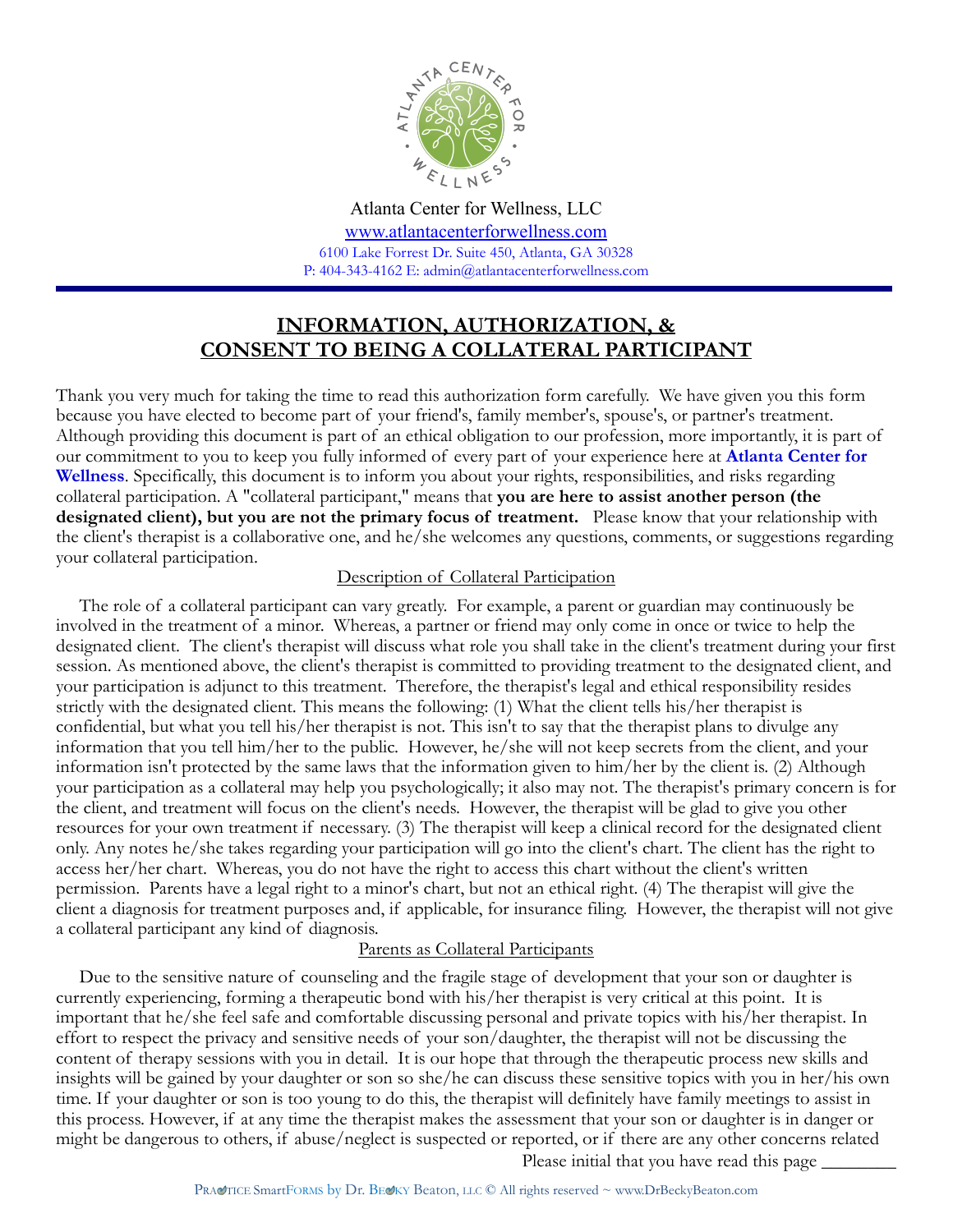

to the health and welfare of your son/daughter, you will be notified immediately so that the necessary actions and precautions can be taken.

#### Background Information and Theoretical Views

 Information regarding the designated therapist's educational background and experience may be found on our website under his or her name. Please feel free to view that information at www.atlantacenterforwellness.com*.* 

 It is our belief that as people become more aware and accepting of themselves, they are more capable of finding a sense of peace and contentment in their lives. However, self-awareness and self-acceptance are goals that may take a long time to achieve. Some clients need only a few sessions to achieve these goals, whereas others may require months or even years of therapy. Furthermore, it is our policy to only see clients who we believe have the capacity to resolve their own problems with the therapist's assistance. It is the intention of the client's therapist to empower the designated client in his/her growth process to the degree that he/she is capable of facing life's challenges in the future without the therapist. We also don't believe in creating dependency or prolonging therapy if the therapeutic intervention does not seem to be helping. If this is the case, the client's therapist will direct the client to other resources that will be of assistance to him/her.

# Confidentiality & Records

 As mentioned above, your communications with the client's therapist will become part of a clinical record of treatment for the designated client, and it is referred to as the client's Protected Health Information (PHI), protected by both federal and state law. The PHI of the client will be kept in a file stored in a locked cabinet in our locked office or will be stored within our electronic health record (EHR). Additionally, the PHI of the client is confidential, with the following exceptions: (1) the client directs his/her therapist to tell someone else and signs a "Release of Information" form; (2) The client's therapist determines that the client or you are a danger to yourself or to others; (3) the client or you report information about the abuse of a child, an elderly person, or a disabled individual who may require protection; (4) the sessions are being billed to an insurance company, and the client's insurance company requires the client's therapist to submit information about treatment for claims processing or utilization review; or (5) The client's therapist is ordered by a judge to disclose information. Regarding an order by a judge, the therapist's license does provide the therapist with the ability to uphold what is legally termed "privileged communication." Privileged communication is the client's right to have a confidential relationship with a therapist. This state has a very good track record in respecting this legal right. If for some unusual reason a judge were to order the disclosure of the client's private information, this order can be appealed. We cannot guarantee that the appeal will be sustained, but we will do everything in our power to keep what the client says confidential. However, you should be aware that if a judge orders the disclosure of your information, the client's therapist does not have the legal authority to maintain your confidentiality. He or she only maintains that authority with the designated client. Additionally, it is expected that you will maintain the confidentiality of the client in your role as a collateral participant.

 If at any point, the therapist determines that family or couples therapy is more appropriate than collateral participation, then you will be afforded all the rights to confidentiality that currently reside with the designated client. Please feel free to discuss this with the client's therapist if you have concerns.

#### Structure and Cost of Sessions

 Sessions are typically 50 minutes in duration. Occasionally, if the client's therapist feels more time is needed, they may be 75 or 90 minutes in duration, which the client's therapist will discuss with you prior to the appointment. Unless you elect to do so, or you are financially responsible for the client (such as a parent of a minor), you are not responsible for paying any of our professional fees.

Please initial that you have read this page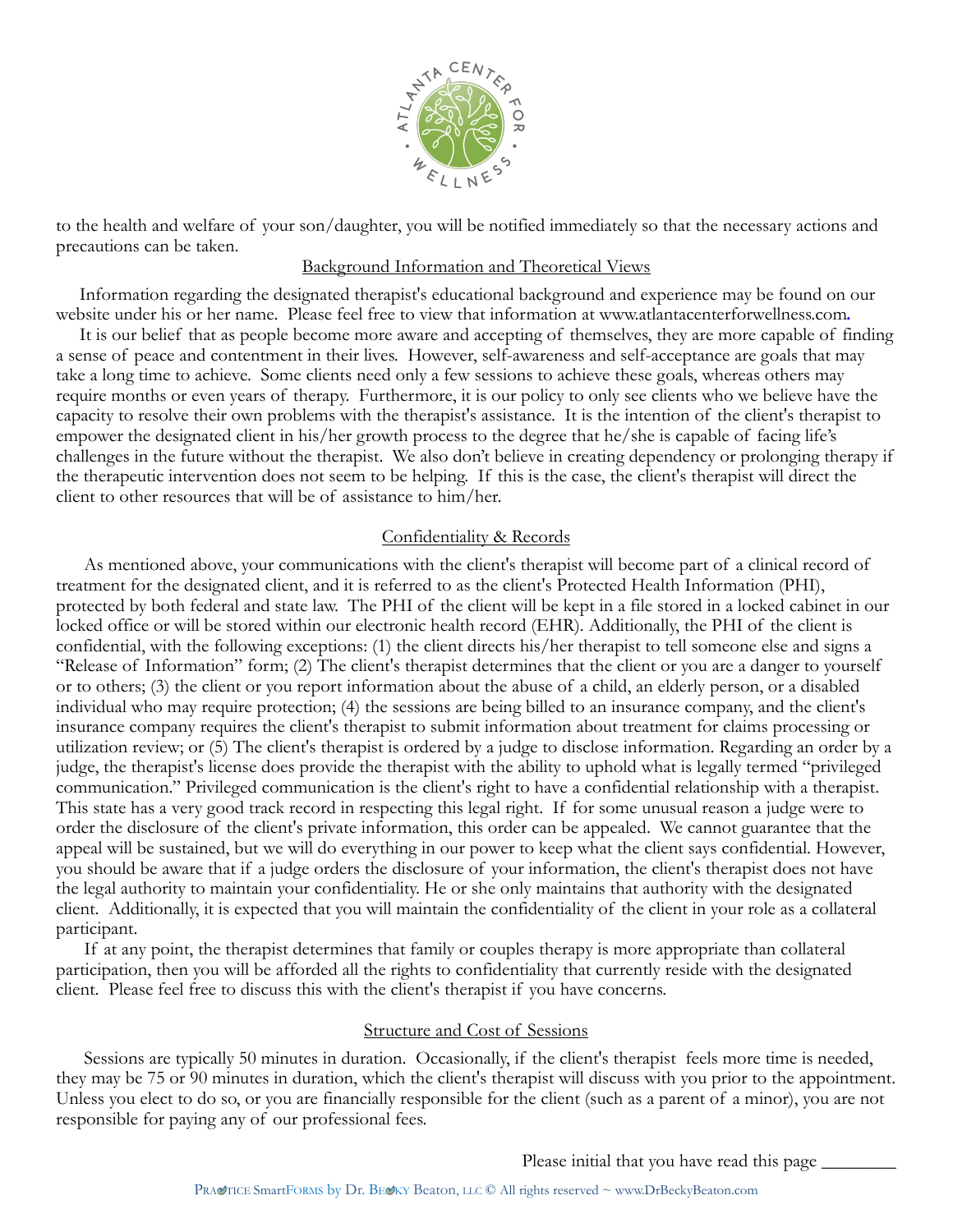

#### Cancellation Policy

 In the event that you are unable to keep an appointment, you must notify the client's therapist at least 24 hours in advance. If such advance notice is not received, the client or you will be financially responsible for the session you missed. Please note that insurance companies do not reimburse for missed sessions.

#### In Case of an Emergency

 Our practice is considered to be an outpatient facility, and we are set up to accommodate individuals who are reasonably safe and resourceful. We do not carry beepers nor are we available at all times. If at any time this does not feel like sufficient support for the person you are here to support, please feel free to inform the client's therapist, and you can discuss additional resources for the designated client or transfer the case to a therapist or clinic with 24-hour availability. However, if you are feeling that the client's therapist is not giving *you* enough support, this is a good indication that you might need to seek individual therapy for your own needs, which is discussed in the next section. Generally, we will return phone calls within 24-48 hours. If you or the designated client has a mental health emergency, we encourage you not to wait for a call back, but to do one or more of the following:

- Call Behavioral Health Link/GCAL: 800-715-4225
- Call Ridgeview Institute at 770.434.4567
- Call Peachford Hospital at 770.454.5589
- Call 911.
- Go to your nearest emergency room.

# Professional Relationship

 Psychotherapy is a professional service that we provide. Because of the nature of therapy, both your and the designated client's relationship with the therapist has to be different from most relationships. It may differ in how long it lasts, the objectives, or the topics discussed. It must also be limited to only a professional relationship. If you and/or the client were to interact with the therapist in any other ways, you would then have a "dual relationship." This could prove to be harmful to you or the client in the long run, and is unethical in the mental health profession. Dual relationships can set up conflicts between the therapist's interests and the collateral's or client's interests, and then the collateral's or client's interests might not be put first. In order to offer all of our clients and their collateral participant's the best care, the therapist's judgment needs to be unselfish and purely focused on client needs. This is why your relationship with the therapist must remain professional in nature.

 Another example of a dual relationship is when a therapist attempts to treat close friends or multiple family members as separate individual clients. It's nearly impossible to focus on the needs of one individual without affecting the needs of others involved in a close relationship. Therefore, it is not advised in our profession, and the client's therapist cannot also become your individual therapist. If you determine that you would like your own therapist, we'll be glad to help you find another therapist to be of assistance.

 One question you may have is if a collateral participant ever becomes a formal client of the therapist. The only time this might occur is if the client's therapist, the client, and you collectively decide that couples or family therapy is more appropriate and beneficial to all parties. However, if the client's therapist has had multiple sessions with the client and already developed a strong alliance, he/she will most likely refer couples or family therapy out to another professional. This will prevent a dual relationship as described above and allow for unbiased service to the couple or family.

 You should also know that therapists are required to keep the identity of their clients and collaterals confidential. As much as the client's therapist would like to, for your confidentiality, the therapist will not address you in public

Please initial that you have read this page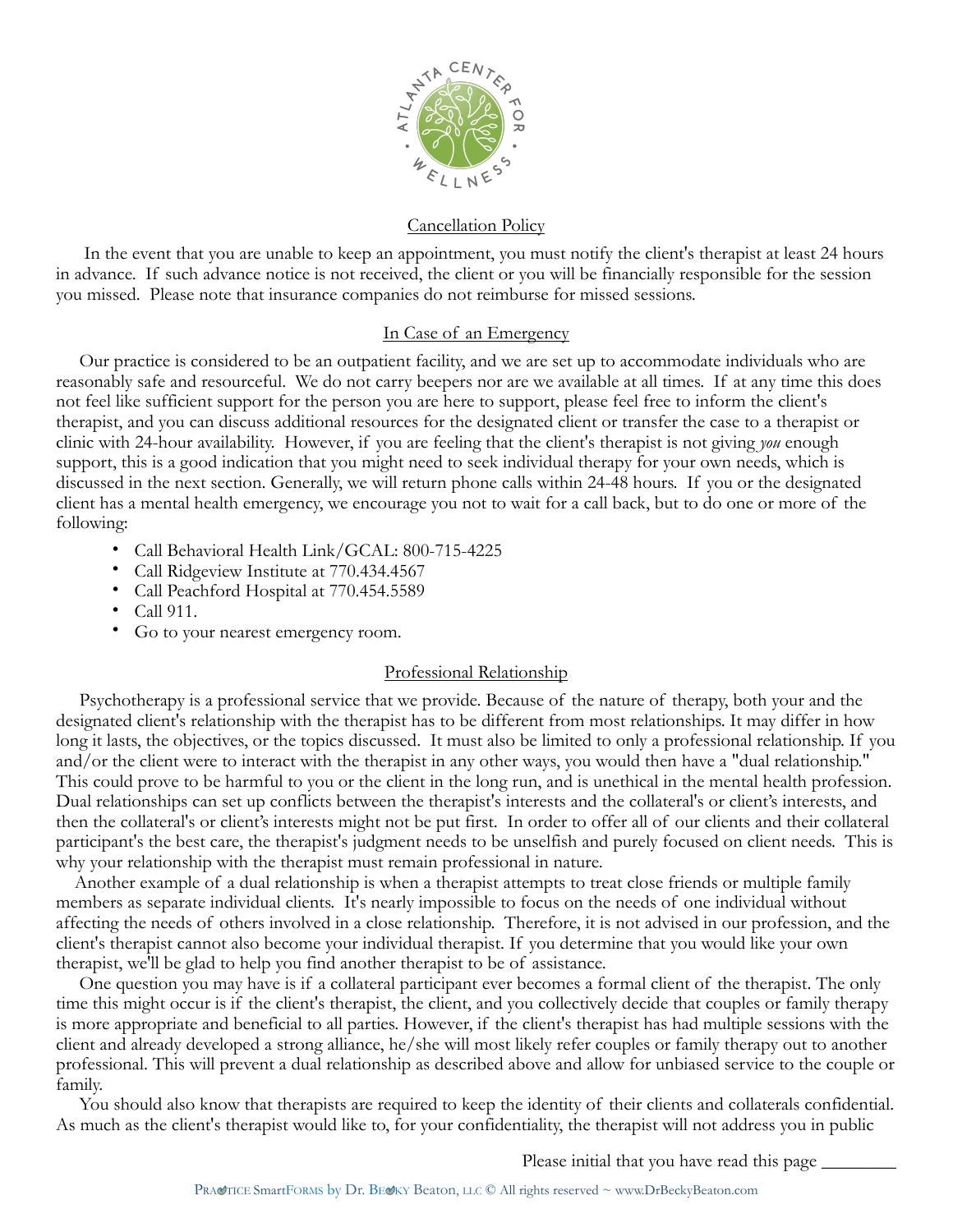

unless you speak to the therapist first. The therapist also must decline any invitation to attend gatherings with your family or friends. Lastly, when the therapeutic relationship is completed, the therapist will not be able to be a friend to you like your other friends. In sum, it is the therapist's duty to always maintain a professional role. Please note that these guidelines are not meant to be discourteous in any way, they are strictly for the client's and your long-term protection.

#### Statement Regarding Ethics, Client Welfare & Safety

 We assure you that our services will be rendered in a professional manner consistent with the ethical standards of the American Psychological Association, the American Counseling Association, the National Association of Social Workers, and the American Association for Marriage and Family Therapy. If at any time you feel that the client's therapist is not performing in an ethical or professional manner, we ask that you please let the therapist know immediately. If you are unable to resolve your concern, the therapist will provide you with information to contact **Ephrat Lipton, Managing Partner of Atlanta Center for Wellness at ephratlipton@gmail.com** or the professional licensing board that governs his/her profession.

 Due to the very nature of psychotherapy, as much as we would like to guarantee specific results regarding your participation or the therapeutic goals of the designated client, we are unable to do so. However, with your participation, the client's therapist will work to achieve the best possible results for the client as well as your relationship with him or her.

 Additionally, as a support person for the client, it is important for you to know that at times people find that they feel somewhat worse when they first start therapy before they begin to feel better. This may occur as the client begins discussing certain sensitive areas of his/her life while in a session. However, once the client's therapist is able to target the specific treatment needs for the client and the particular modalities that work the best, help is generally on the way.

#### Technology Statement

 In our ever-changing technological society, there are several ways we could potentially communicate and/or follow each other electronically. It is of utmost importance to us that we maintain your confidentiality, respect your boundaries, and ascertain that your relationship with **Atlanta Center for Wellness and all our associates** remains professional. Therefore, we've developed the following policies:

 Cell phones: It is important for you to know that cell phones may not be completely secure and confidential. However, we realize that most people have and utilize a cell phone. The client's therapist may also use a cell phone to contact you. If this is a problem, please feel free to discuss this with the client's therapist.

 Text Messaging and Email: Both text messaging and emailing are not secure means of communication and may compromise your confidentiality. However, we realize that many people prefer to text and/or email because it is a quick way to convey information. If you choose to utilize texting or email, please discuss this with the client's therapist. **However, please know that it is our policy to utilize these means of communication strictly for brief topics such as appointment confirmations.** Please do not bring up any therapeutic content via text or email to prevent compromising your confidentiality. **You also need to know that the client's therapist is required to keep a copy of all emails and texts as part of the client's clinical record.** 

 Facebook, LinkedIn, Instagram, Pinterest, Etc: It is the client's therapist's policy not to accept requests from any current or former client on personal social networking sites such as Facebook, LinkedIn, Instagram, Pinterest, etc. because it may compromise your confidentiality. However, **Atlanta Center for Wellness, LLC** has a business Facebook page, a Twitter account and is on LinkedIn, etc. You are welcome to follow us on any of these pages. but please do so only if you are comfortable with the general public being aware of the fact that your name is

Please initial that you have read this page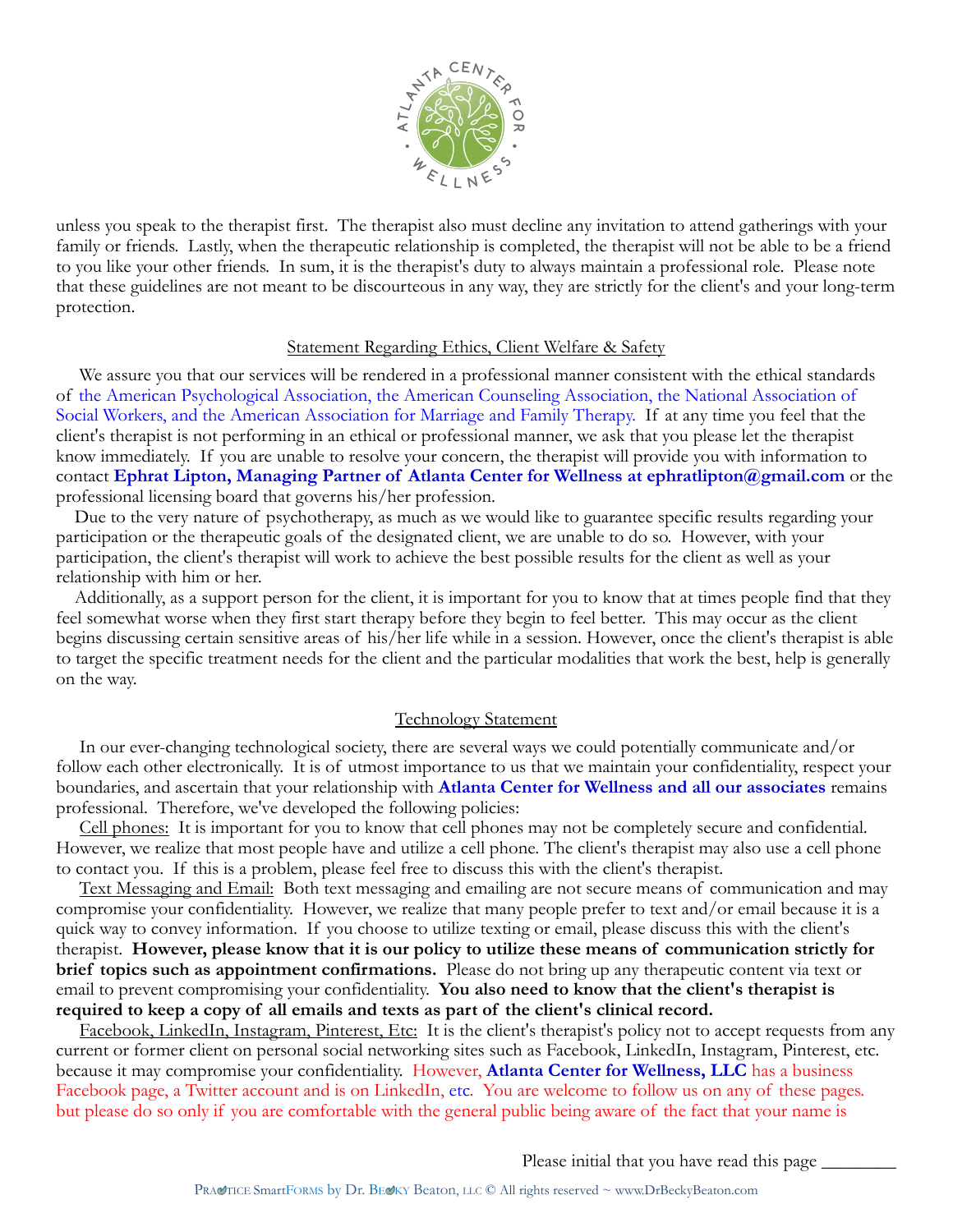

attached to **Atlanta Center for Wellness, LLC.** If you would like to follow us on any of these media, you might want to consider using an alias to keep your connection with us confidential, but that is entirely your decision.

 Google, etc.: It is our policy not to search for our clients or collateral participants on Google or any other search engine. We respect your privacy and make it a policy to allow you to share information about yourself with the client's therapist as you feel appropriate. If there is content on the Internet that you would like to share with the client's therapist for therapeutic reasons, please print this material out and bring it to your session.

 Twitter & Blogs: We may post psychology news on Twitter or write an entry on a blog. If you have an interest in following either of these, please let the client's therapist know so that he/she may discuss any potential implications to your relationship. Once again, maintaining your confidentiality is a priority. We would recommend using an RSS feed or locked Twitter list, which would eliminate you having a public link to our content.

 In summary, technology is constantly changing, and there are implications to all of the above that we may not realize at this time. Please feel free to ask questions, and know that we are open to any feelings or thoughts you have about these and other modalities of communication.

# Our Agreement to Enter into a Collateral Relationship

 We sincerely hope this document has been helpful to explain your role in the client's treatment, your rights, risks, and our procedures. If you have any questions about any part of this document, please ask.

 Please print, date, and sign your name below indicating that you have read and understand the contents of this document and you agree to the policies stated above.

[Signature page to follow]